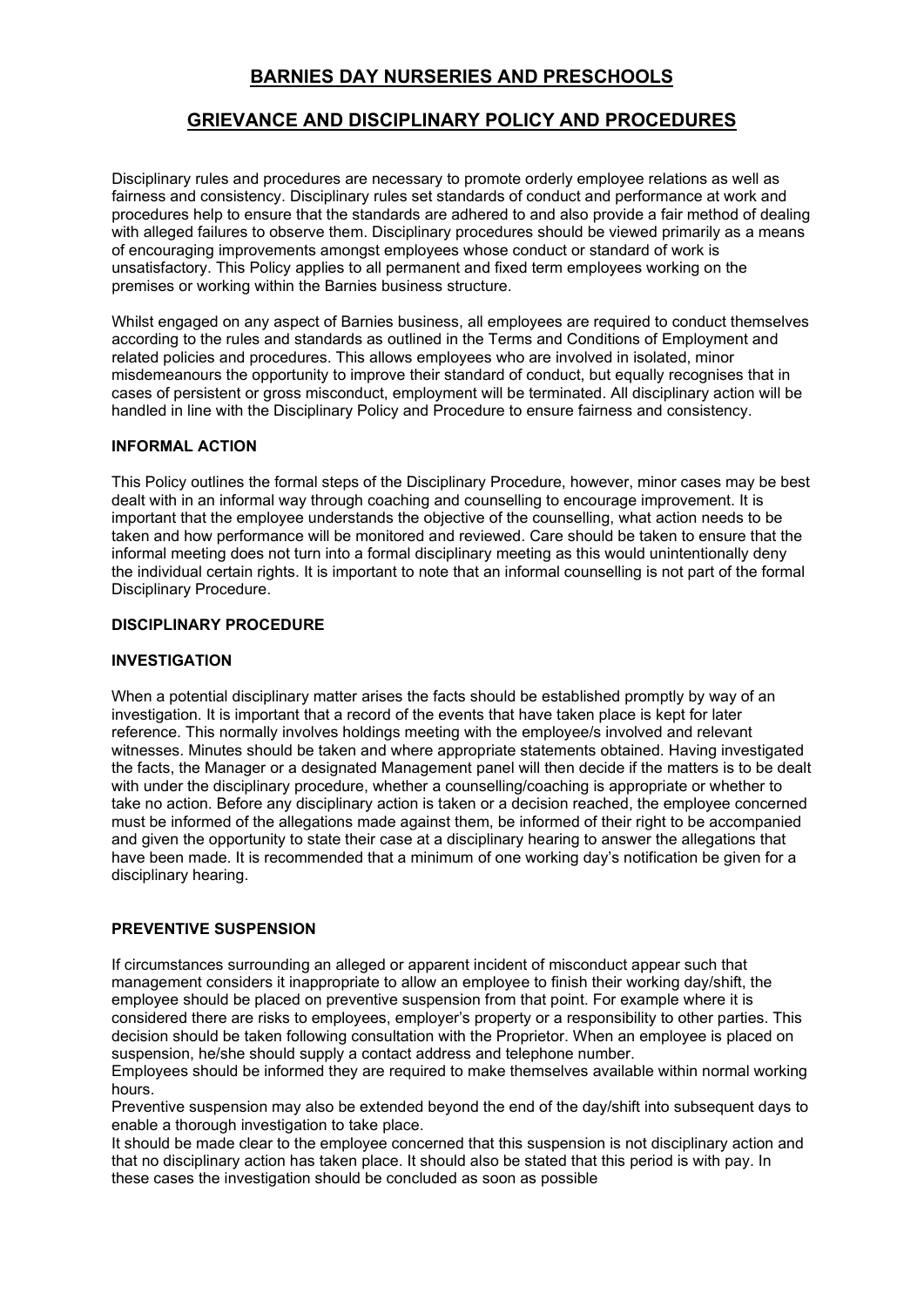## **RIGHT TO BE ACCOMPANIED**

The employee has the right to be accompanied in a disciplinary hearing by a single companion/representative who is either a fellow worker or a full time official employed by a trade union or lay trade union official.

There is no duty on the fellow employee or the trade union official to accept a request to accompany a worker.

In order to be accompanied the employee must make a reasonable request. This means that in making their choice, an employee should consider who is appropriate to accompany them in the meeting. For example, it may not be appropriate to insist on a colleague whose presence would prejudice the meeting.

An employee or trade union official, who has been requested to accompany a colleague and has agreed to do so, is entitled to take a reasonable amount of time to fulfil this responsibility, to attend the hearings and also to familiarise themselves with the case and to confer privately with the employee concerned.

Where a companion cannot attend on the proposed day it is reasonable to change this to accommodate his/her attendance provided the hearing takes place within 5 working days (the first day being the day after the original proposed date).

The chosen companion has a statutory right to address the hearing but no statutory right to answer on the employee's behalf. However, the companion may ask questions.

If it is considered that there may be either an understanding or language difficulty, an interpreter (or other as appropriate) should be considered. This can usually be another employee. Where the accompanying person/representative is able to act as an interpreter, he or she may perform the dual role. However, the individual is entitled to an interpreter and an accompanying person if preferred.

# **STANDARDS OF CONDUCT**

Whilst engaged on Barnies business all employees are required to conduct themselves according to the rules and standards of conduct laid down in the Terms and Conditions of employment, related agreements, Barnies policies rules and procedures and the law of the land. Breaches may result in disciplinary action. Where a new policy, rule or procedure is introduced this will be communicated to the employees concerned.

## **DISCIPLINARY ACTION**

Other than in the cases of Gross Misconduct the procedure is intended to be progressive, with the intention of encouraging improvement and preventing further occurrences. However, the stage at which the procedure is initiated is dependent upon the seriousness of the misconduct. When deciding on whether action is appropriate and what form it should take, factors for consideration which may be relevant include the extent to which standards have been breached, precedent, the employees disciplinary record and general service and special circumstances which may make it appropriate to adjust the severity of the penalty.

Prior to the disciplinary meeting, an employee must receive, in writing, an explanation of the conduct, capability or other circumstances which has led the Barnies to consider dismissal or disciplinary action.

## **STAGE ONE – RECORDED VERBAL WARNING**

In the case of minor infringements an employee should be given a Recorded Verbal Warning. It will be made clear to the employee that this warning constitutes the first step of the disciplinary procedure and that failure to improve may lead to escalation of the procedure.

A record of the warning will be given to the employee outlining the reasons for the warning. The employee will be informed that this warning will remain live in their personal file for a period of 6 months but will be disregarded for disciplinary purposes after this period.

The employee will be informed of their right to appeal against this warning and the appeal procedure. A copy of the warning should also be given to the employee's representative where applicable, and a copy retained by Barnies.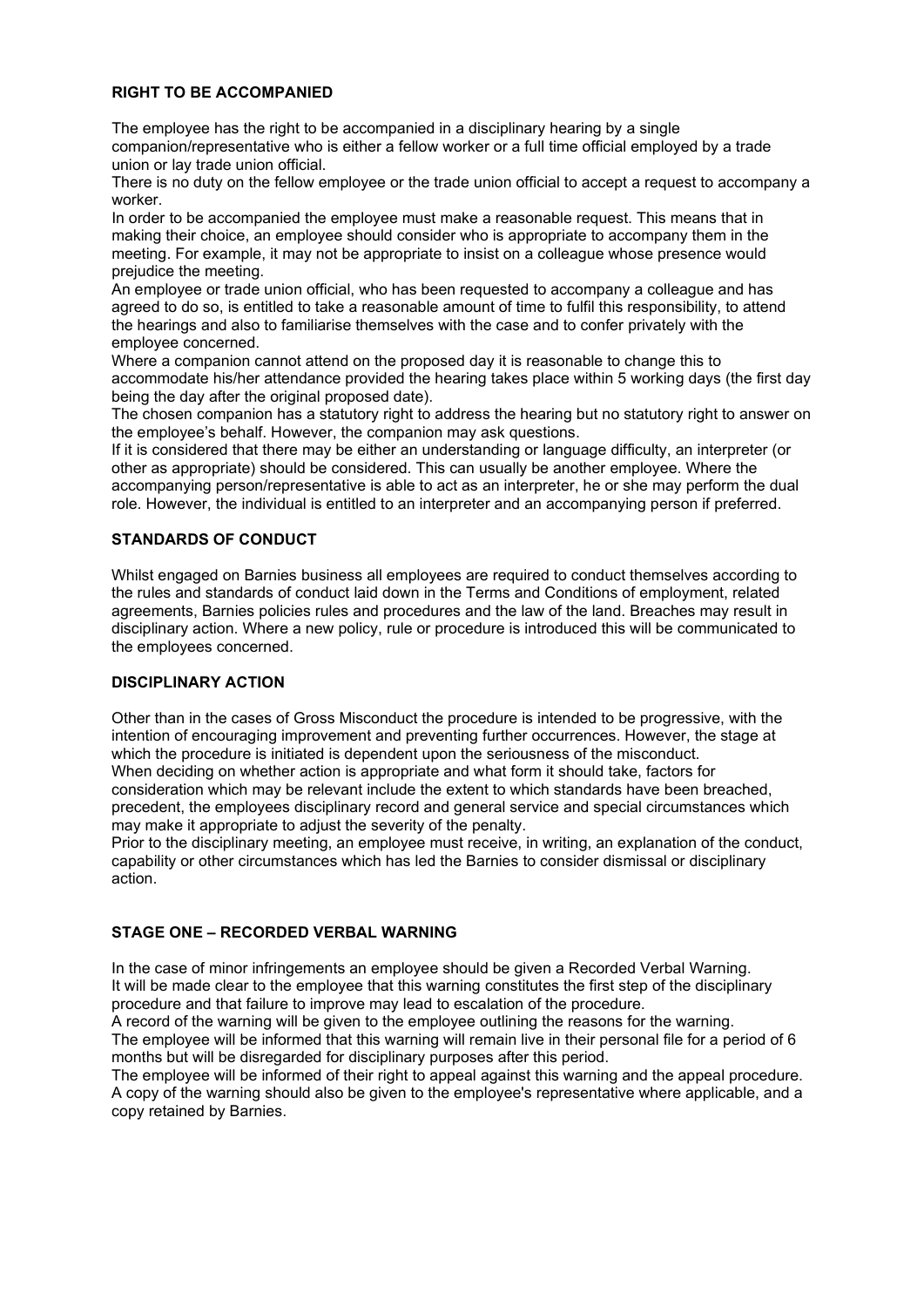# **STAGE TWO - WRITTEN WARNING**

Where there is a failure to improve or if the infringement is more serious, a Written Warning will be issued.

The employee will be informed that failure to improve may lead to escalation of the procedure and that this second stage of the disciplinary procedure.

A record of the warning will be given to the employee outlining the reasons for the warning.

The employee will be informed that this warning will remain live in their personal file for a period of 12 months but will disregarded for disciplinary purposes after this period.

The employee will be informed of the right to appeal and the appeal procedure.

A copy of the warning should also be given to the employee's representative where applicable, and a copy retained by Barnies.

# **STAGE THREE - FINAL WRITTEN WARNING**

Where there is a failure to improve, or if the infringement is sufficiently serious, an employee will be issued with a Final Written Warning.

The employee will be informed that failure to improve or modify behaviour may lead to the employee's dismissal and that this is the third stage of the disciplinary procedure.

A record of the warning will be given to the employee outlining the reasons for the warning.

The employee will be informed that this warning will remain live in their personal file for a period of 12 months but will be disregarded for disciplinary purposes after this period.

The employee will be informed of their right to appeal and the appeal procedure.

A copy of the warning should also be given to the employee's representative where applicable, and a copy retained by Barnies.

# **STAGE FOUR – DISMISSAL**

If an employee's conduct or performance fails to improve the employee may be dismissed from Barnies or further misconduct takes place during the currency of a final written warning, whether or not involving a repetition of conduct which was the subject of the final written warning; or it is reasonably believed that and employee has committed an act of gross misconduct.

a) The employee will be informed of the date and reason/s for the termination of employment.

b) The employee will be informed of their right to appeal and the appeal process.

c) The employee will be informed of the arrangements for outstanding pay and notice pay.

d) The decision to dismiss and reasons for dismissal must be confirmed to the employee in writing. A decision to dismiss will normally be taken by the Manager after you have received a written invitation to a disciplinary hearing and the disciplinary hearing has been held. If the Manager decides to dismiss you, he or she will state the reason, the date on which the dismissal takes effect and inform you of your right to appeal as soon as reasonably practicable after the end of the disciplinary meeting. These matters will be confirmed in writing.

# **GROSS MISCONDUCT**

Where an infringement is sufficiently serious the employee may be summary dismissed (dismissed and paid unto the day of the dismissal only).

## **EXAMPLES OF GROSS MISCONDUCT INCLUDE**

- Theft
- **Fraud**
- Fighting, assault
- Deliberate damage to Barnies property
- Being under the influence of alcohol or illegal drugs
- Serious misuse of I.T./computer facilities
- Serious negligence which causes unacceptable loss, damage or injury
- Serious acts of insubordination
- Threatening or bullying behaviour
- Falsification of Barnies records or any dishonesty involving Barnies, its employees, customers, or authorised visitors or attempts to commit such offences
- Unauthorised disclosure of confidential information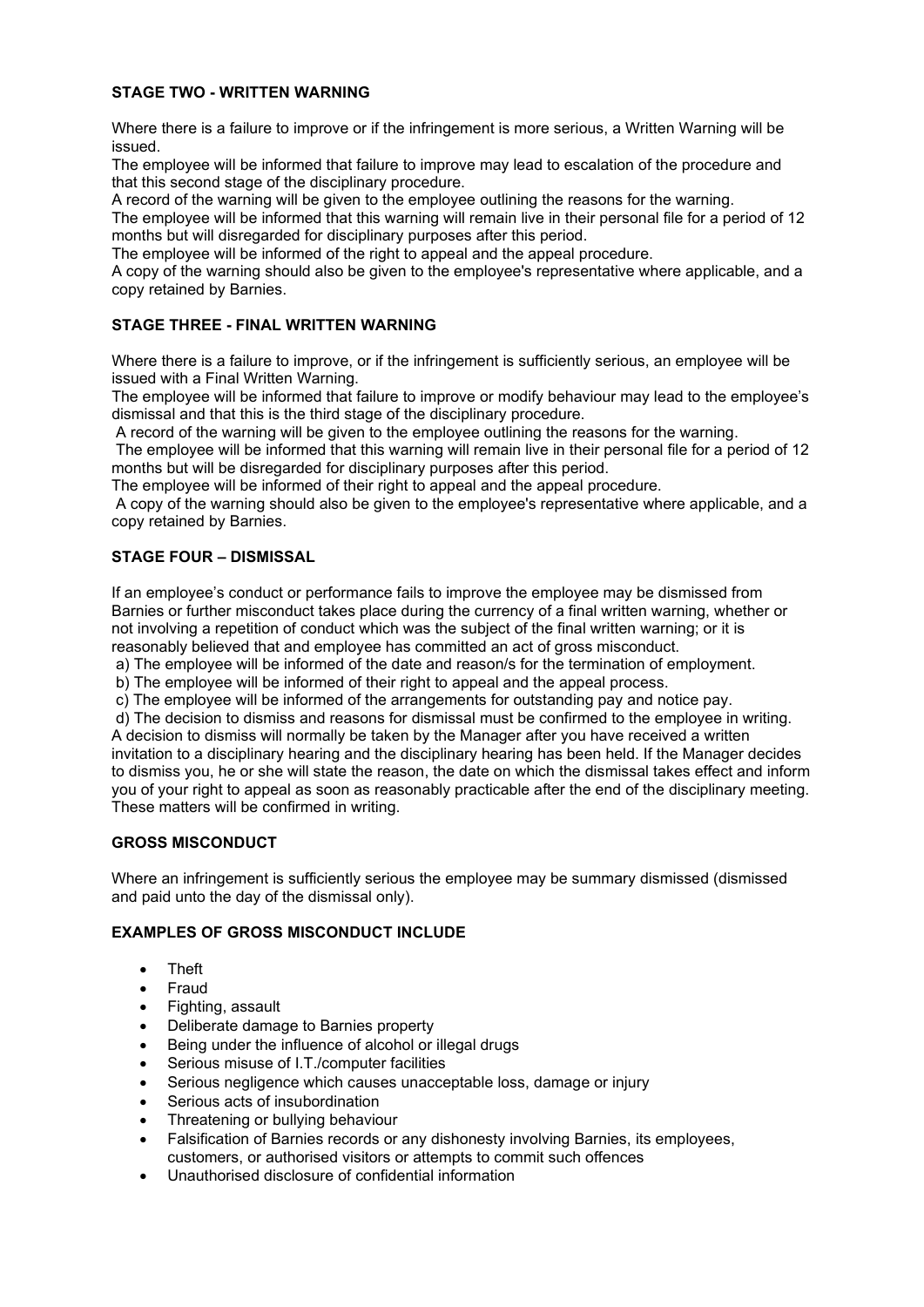- Any action likely to endanger seriously the health and safety of the employee or any other person;
- Any action or behaviour which could seriously damage the Barnies reputation;
- Serious acts of discrimination.

A meeting will take place to discuss the accusation of the alleged gross misconduct. The employee will be informed of the date and reason/s for the termination of employment. The employee will be informed of their right to appeal and the appeal process. The employee will be informed of the arrangements for outstanding pay. The decision to dismiss and reasons for dismissal will be confirmed to the employee in writing

## **OTHER SANCTIONS**

It may be appropriate to issue other sanctions in conjunction with or as an alternative to a warning. These may include; transfer, demotion or loss of seniority.

Where an employee is considered for dismissal, but after full consideration a Final Written Warning is issued, this warning may also include a short period of unpaid suspension (no more than 5 working days). The responsibility for deducting pay is held with the Proprietor.

## **DISCIPLINARY APPEAL PROCEDURE**

All employees have the right to appeal against any formal disciplinary warning. The employee should state the reason(s) for the appeal in writing within 5 working days of receiving the disciplinary warning. The appeal will be heard by an appropriate Manager, usually the next level of management if possible. The Manager hearing the appeal must not have been involved with the previous disciplinary meeting.

The appeal should be dealt with as promptly as possible, wherever possible within 5 working days of receiving the appeal.

The employee should receive a minimum of one working day's notice of the date and time of the appeal meeting to enable the employee to gather his or her evidence for submission.

At the meeting the employee will have the opportunity to discuss his/her appeal.

The employee has the right to be accompanied at the appeal meeting. An adjournment may take place to give full consideration to the evidence submitted at the appeal. The meeting will reconvene and the employee informed of the outcome of the appeal.

### THE APPEAL OUTCOME MAY BE:

Upheld and the disciplinary action withdrawn

Substituted for a lesser disciplinary action

Rejected and the original action remains.

Where new evidence comes to light during an appeal, which was previously not disclosed and as a result the offence is now deemed to be of a more serious nature, the warning may be escalated to a warning which reflects the offence.

## **SPECIAL CIRCUMSTANCES**

Certain circumstances may require special consideration when handling disciplinary matters such as:

## TRADE UNION OFFICIALS

Although normal disciplinary standards should apply, the employee has the right to be accompanied in a disciplinary hearing by a full time official employed by a trade union or lay trade union official, who has been certified by their union as competent to accompany the employee.

## CRIMINAL CHARGES OR CONVICTIONS OUTSIDE EMPLOYMENT

These should not be treated as automatic reasons for dismissal. Consideration should be given to whether the offence is one that makes employees unsuitable for their type of employment. In all cases it will be considered whether the conduct is sufficient to warrant disciplinary action. Employees should not be dismissed solely because a charge is pending against them or they are absent as a result of being remanded in custody.